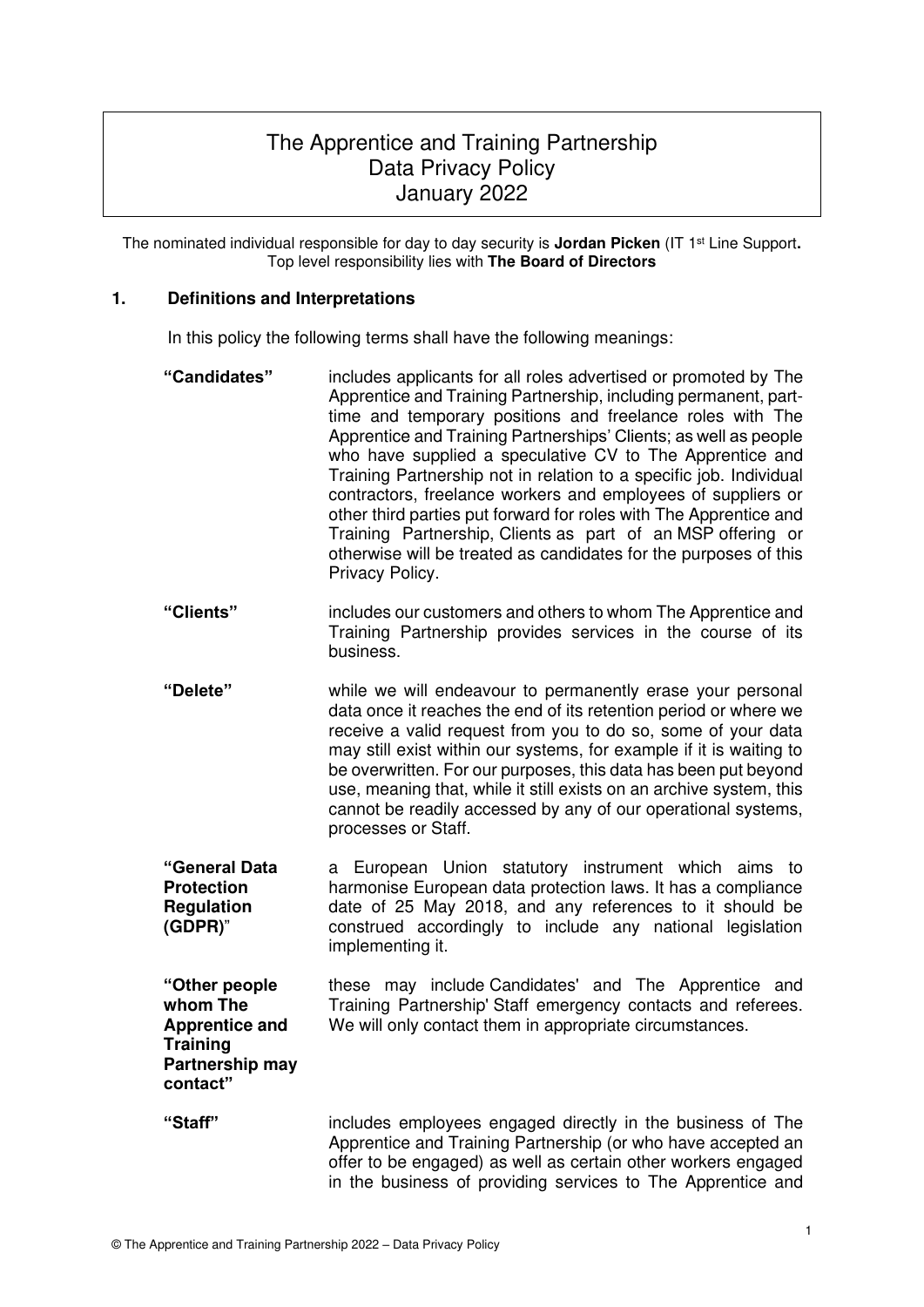Training Partnership (even though they are not classed as employees). Independent contractors and consultants performing services for The Apprentice and Training Partnership fall within the definition of a 'Supplier' for the purposes of this Privacy Policy

- **"Suppliers"** refers to partnerships and companies (including sole traders), and atypical workers such as independent contractors and freelance workers, who provide services to The Apprentice and Training Partnership. In certain circumstances The Apprentice and Training Partnership will sub-contract the services it provides to Clients to third party suppliers who perform services on The Apprentice and Training Partnership' behalf. In this context, suppliers that are individual contractors, freelance workers, or employees of suppliers will be treated as Candidates for data protection purposes. Please note that in this context, The Apprentice and Training Partnership requires Suppliers to communicate the relevant parts of this Privacy Policy (namely the sections directed at Candidates) to their employees.
- **"Website User"** any individual who accesses the The Apprentice and Training Partnership website.

#### **2. This Policy**

- 2.1 This Privacy Policy explains what we do with your personal data, whether we are in the process of helping you find a job, continuing our relationship with you once we have found you a role, providing you with a service, receiving a service from you, using your data to ask for your assistance in relation to one of our Candidates, or you are visiting our website.
- 2.2 It describes how we collect, use and process your personal data, and how, in doing so, we comply with our legal obligations to you. Your privacy is important to us, and we are committed to protecting and safeguarding your data privacy rights.
- 2.3 This Privacy Policy applies to the personal data of our Website Users, Candidates, Clients, Suppliers, and other people whom we may contact in order to find out more about our Candidates or whom they indicate is an emergency contact. It also applies to the emergency contacts of our Staff. To be clear, if you are a member of The Apprentice and Training Partnership' Staff, you should refer to the The Apprentice and Training Partnership' Staff Privacy Policy which forms part of your employment contract.
- 2.4 For the purpose of applicable data protection legislation (including but not limited to the General Data Protection Regulation (Regulation (EU) 2016/679) (the "GDPR"), the company responsible for your personal data is The Apprentice and Training Partnership.
- 2.5 It is important to point out that we may amend this Privacy Policy from time to time. You can visit our website to stay up to date, as this is where we will post any changes.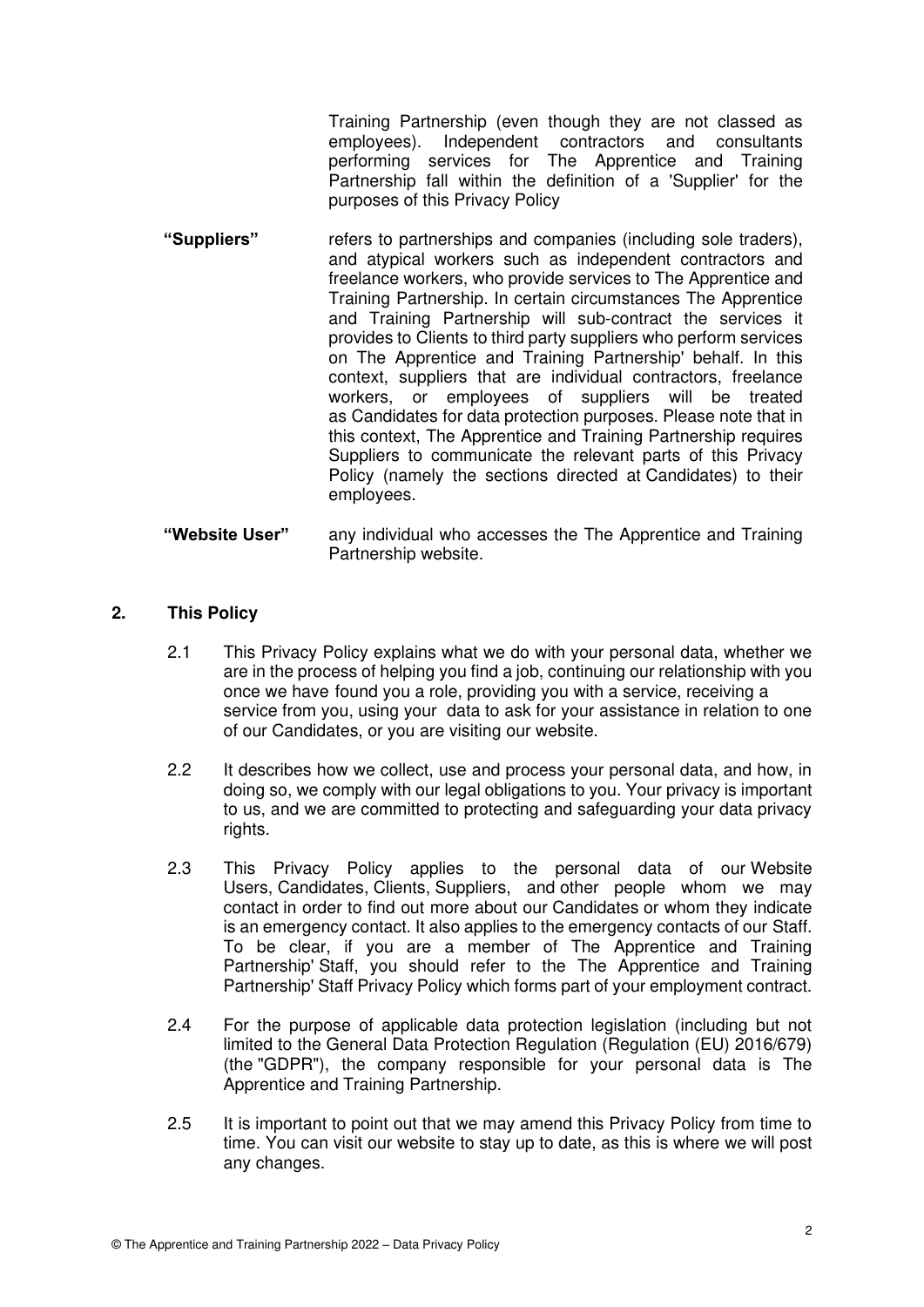#### **3. What kind of personal data do we collect?**

- 3.1 CANDIDATE DATA: In order to provide the best possible employment opportunities that are tailored to you, we need to process certain information about you. We only ask for details that will genuinely help us to help you, such as your name, age, contact details, education details, employment history, emergency contacts, immigration status, financial information (where we need to carry out financial background checks), and national insurance number (and of course you may choose to share other relevant information with us).
- 3.2 CLIENT DATA: If you are a The Apprentice and Training Partnership customer, we need to collect and use information about you, or individuals at your organisation, in the course of providing you services such as: (i) finding Candidates who are the right fit for you or your organisation; and/or (ii) notifying you of content published by The Apprentice and Training Partnership which is likely to be relevant and useful to you.
- 3.3 SUPPLIER DATA: We need a small amount of information from our Suppliers to ensure that things run smoothly. We need contact details of relevant individuals at your organisation so that we can communicate with you. We also need other information such as your bank details so that we can pay for the services you provide (if this is part of the contractual arrangements between us).
- 3.4 PEOPLE WHOSE DATA WE RECEIVE FROM CANDIDATES AND STAFF, SUCH AS REFEREES AND EMERGENCY CONTACTS: In order to provide Candidates with suitable employment opportunities safely and securely and to provide for every eventuality for them and our Staff, we need some basic background information. We only ask for very basic contact details, so that we can get in touch with you either for a reference or because you've been listed as an emergency contact for one of our Candidates or Staff members.
- 3.5 WEBSITE USERS**:** We collect a limited amount of data from our Website Users which we use to help us to improve your experience when using our website and to help us manage the services we provide. This includes information such as how you use our website, the frequency with which you access our website, and the times that our website is most popular.
- 3.6 A number of elements of the personal data we collect from you are required to enable us to fulfil our contractual duties to you or to others. Where appropriate, some, for example Candidates' right to work in the UK, are required by statute. Other items may simply be needed to ensure that our relationship can run smoothly.
- 3.7 Depending on the type of personal data in question and the grounds on which we may be processing it, should you decline to provide us with such data, we may not be able to fulfil our contractual requirements or, in extreme cases, may not be able to continue with our relationship.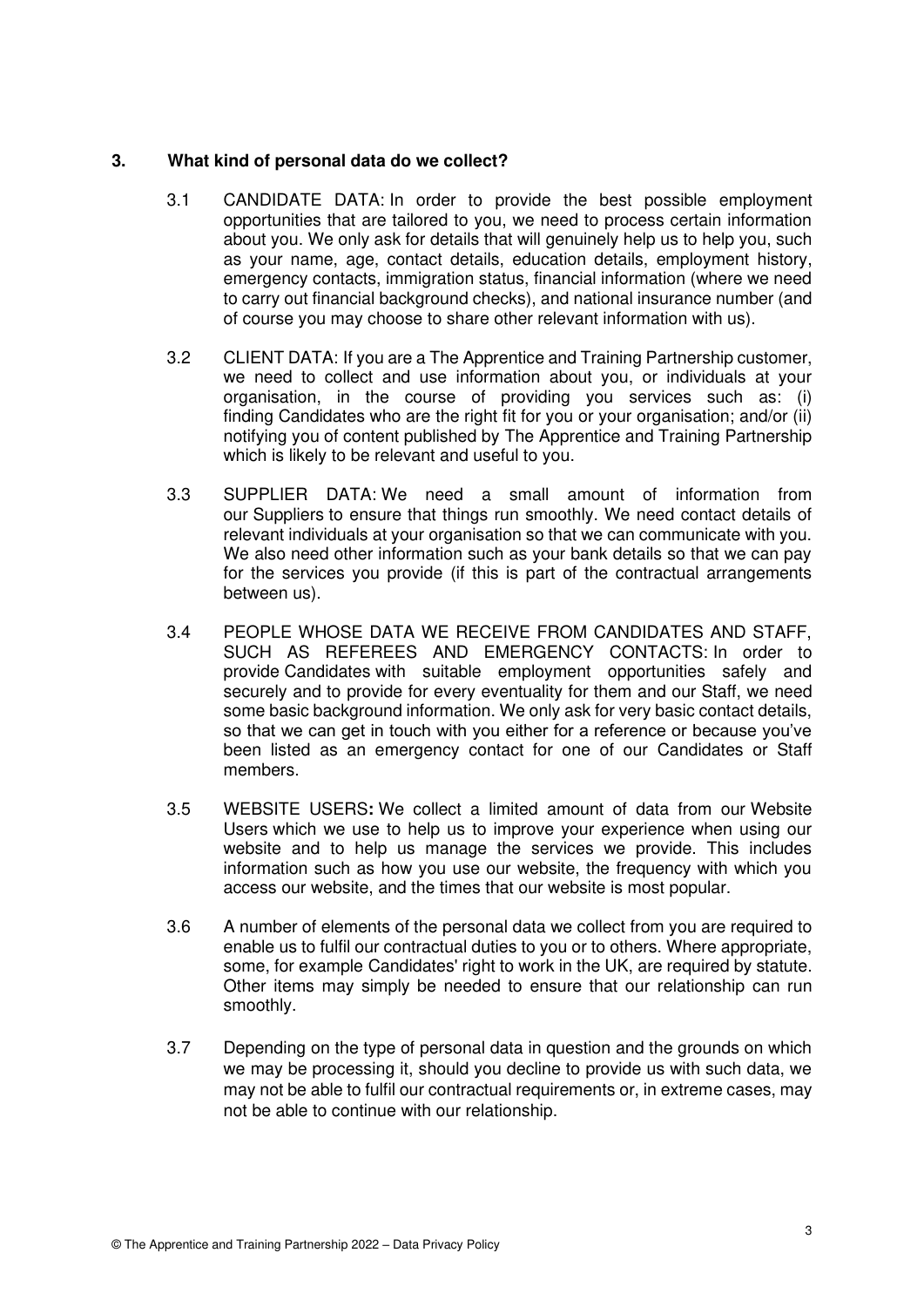### **4. How do we collect your personal data?**

- 4.1 CANDIDATE DATA: There are two main ways in which we collect your personal data:
	- a) Directly from you; and
	- b) From third parties
- 4.2 CLIENT DATA: There are two main ways in which we collect your personal data:
	- a) Directly from you; and
	- b) From third parties (e.g. our Candidates) and other limited sources (e.g. online and offline media).

To the extent that you access our website or read or click on an email from us, we may also collect certain data automatically or through you providing it to us.

- 4.3 SUPPLIER DATA: We collect your personal data during the course of our work with you. To the extent that you access our website or read or click on an email from us, we may also collect certain data automatically or through you providing it to us.
- 4.4 PEOPLE WHOSE DATA WE RECEIVE FROM CANDIDATES AND STAFF, SUCH AS REFEREES AND EMERGENCY CONTACTS: We collect your contact details only where a Candidate or a member of our Staff puts you down as their emergency contact or where a Candidate gives them to us in order for you to serve as a referee.
- 4.5 WEBSITE USERS: We collect your data automatically via cookies when you visit our website, in line with cookie settings in your browser. We will also collect data from you when you contact us via the website.

#### **5. How do we use your personal data?**

- 5.1 CANDIDATE DATA: The main reason for using your personal details is to help you find employment or other work roles that might be suitable for you. The more information we have about you, your skillset and your ambitions, the more bespoke we can make our service. Where appropriate and in accordance with local laws and requirements, we may also use your personal data for things like marketing and profiling.
- 5.2 CLIENT DATA: The main reason for using information about Clients is to ensure that the contractual arrangements between us can properly be implemented so that the relationship can run smoothly. This may involve identifying Candidates who we think will be the right fit for you or your organisation. The more information we have, the more bespoke we can make our service.
- 5.3 SUPPLIER DATA: The main reasons for using your personal data are to ensure that the contractual arrangements between us can properly be implemented so that the relationship can run smoothly, and to comply with legal requirements.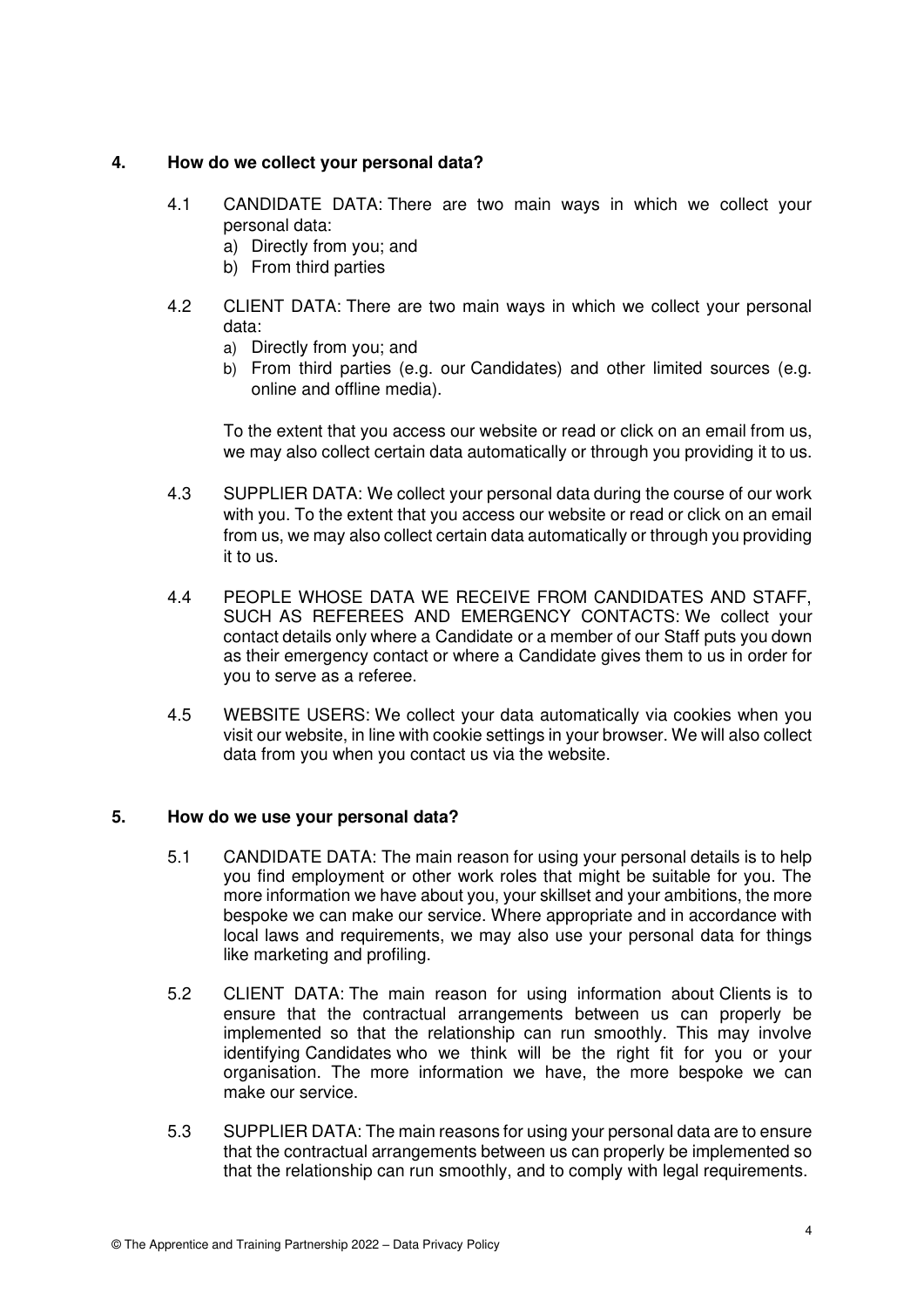- 5.4 PEOPLE WHOSE DATA WE RECEIVE FROM CANDIDATES AND STAFF, SUCH AS REFEREES AND EMERGENCY CONTACTS: We use referees' personal data to help our Candidates to find employment which is suited to them. If we are able to verify their details and qualifications, we can make sure that they are well matched with prospective employers. We may also use referees' personal data to contact them in relation to recruitment activities that may be of interest to them. We use the personal details of a Candidates or Staff member's emergency contacts in the case of an accident or emergency affecting that Candidates or member of Staff.
- 5.5 WEBSITE USERS: We use your data to help us to improve your experience of using our website, for example by analysing your recent job search criteria to help us to present jobs to you that we think you'll be interested in. If you are also a Candidate or Client of The Apprentice and Training Partnership, we may use data from your use of our websites to enhance other aspects of our communications with, or service to, you.
- 5.6 Please note that communications to and from The Apprentice and Training Partnerships Staff including emails may be reviewed as part of internal or external investigations or litigation.

#### **6. Who do we share your personal data with?**

- 6.1 CANDIDATE DATA: We may share your personal data with various parties, in various ways and for various reasons. Primarily we will share your information with prospective employers to increase your chances of securing the job you want. Unless you specify otherwise, we may also share your information with any of our group companies and associated third parties such as our service providers where we feel this will help us to provide you with the best possible service.
- 6.2 CLIENT DATA: We will share your data primarily to ensure that we provide you with a suitable pool of Candidates. Unless you specify otherwise, we may share your information with any of our group companies and associated third parties such as our service providers to help us meet these aims.
- 6.3 SUPPLIER DATA: Unless you specify otherwise, we may share your information with any of our group companies and associated third parties such as our service providers and organisations to whom we provide services.
- 6.4 PEOPLE WHOSE DATA WE RECEIVE FROM CANDIDATES AND STAFF, SUCH AS REFEREES AND EMERGENCY CONTACTS: Unless you specify otherwise, we may share your information with any of our group companies and associated third parties such as our service providers and organisations to whom we provide services.
- 6.5 WEBSITE USERS: Unless you specify otherwise, we may share your information with providers of web analytics services, marketing automation platforms and social media services to make sure any advertising you receive is targeted to you.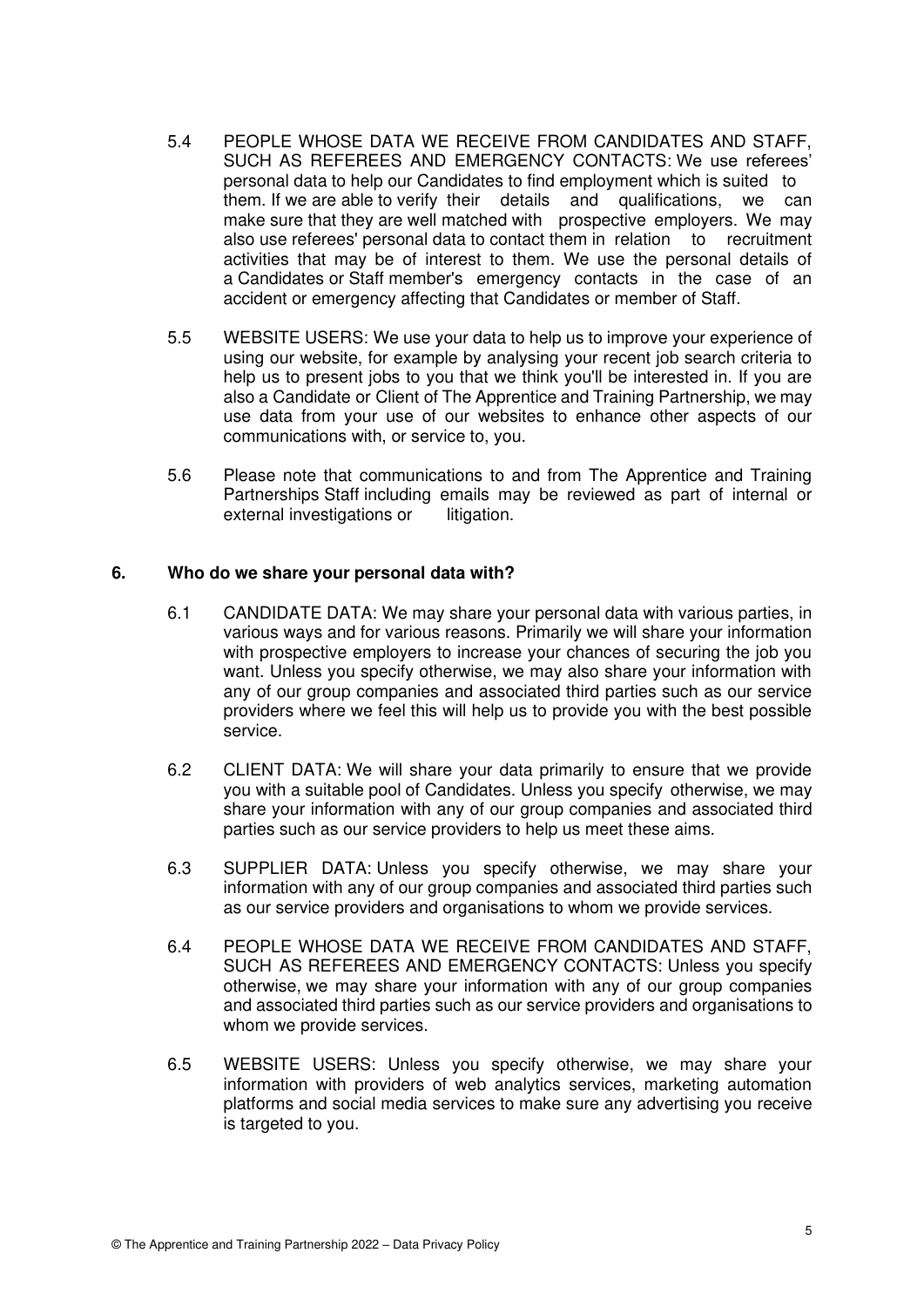## **7. How do we safeguard your personal data?**

We care about protecting your information. That's why we put in place appropriate measures that are designed to prevent unauthorised access to, and misuse of, your personal data.

#### **8. How long do we keep your personal data for?**

- 8.1 We will retain your personal data in line with The Apprentice and Training Partnership's Data Retention Policy which provides an indefinite retention period where we are providing services to you (or, where appropriate, the Company you are working for or with).
- 8.2 Where we are not actively providing services to you (or, where appropriate, the Company you are working for or with), we will retain your personal data in line with section 7 of The Apprentice and Training Partnership's Data Retention Policy.

#### **9. How can you access, amend or take back the personal data that you have given to us?**

 Even if we already hold your personal data, you still have various rights in relation to it. To get in touch about these, please contact us. We will seek to deal with your request without undue delay, and in any event in accordance with the requirements of any applicable laws. Please note that we may keep a record of your communications to help us resolve any issues which you raise.

- 9.1 **Right to object:** If we are using your data because we deem it necessary for our legitimate interests to do so, and you do not agree, you have the right to object. We will respond to your request within 30 days (although we may be allowed to extend this period in certain cases). Generally, we will only disagree with you if certain limited conditions apply.
- 9.2 **Right to withdraw consent:** Where we have obtained your consent to process your personal data for certain activities (for example, for profiling your suitability for certain roles), or consent to market to you, you may withdraw your consent at any time.
- 9.3 **Data Subject Access Requests (DSAR):** Just so it's clear, you have the right to ask us to confirm what information we hold about you at any time, and you may ask us to modify, update or Delete such information. At this point we may comply with your request or, additionally do one of the following:
	- a) we may ask you to verify your identity, or ask for more information about your request; and
	- b) where we are legally permitted to do so, we may decline your request, but we will explain why if we do so.
- 9.4 **Right to erasure:** In certain situations (for example, where we have processed your data unlawfully), you have the right to request us to "erase" your personal data. We will respond to your request within 30 days (although we may extend this period in certain cases) and will only disagree with you if certain limited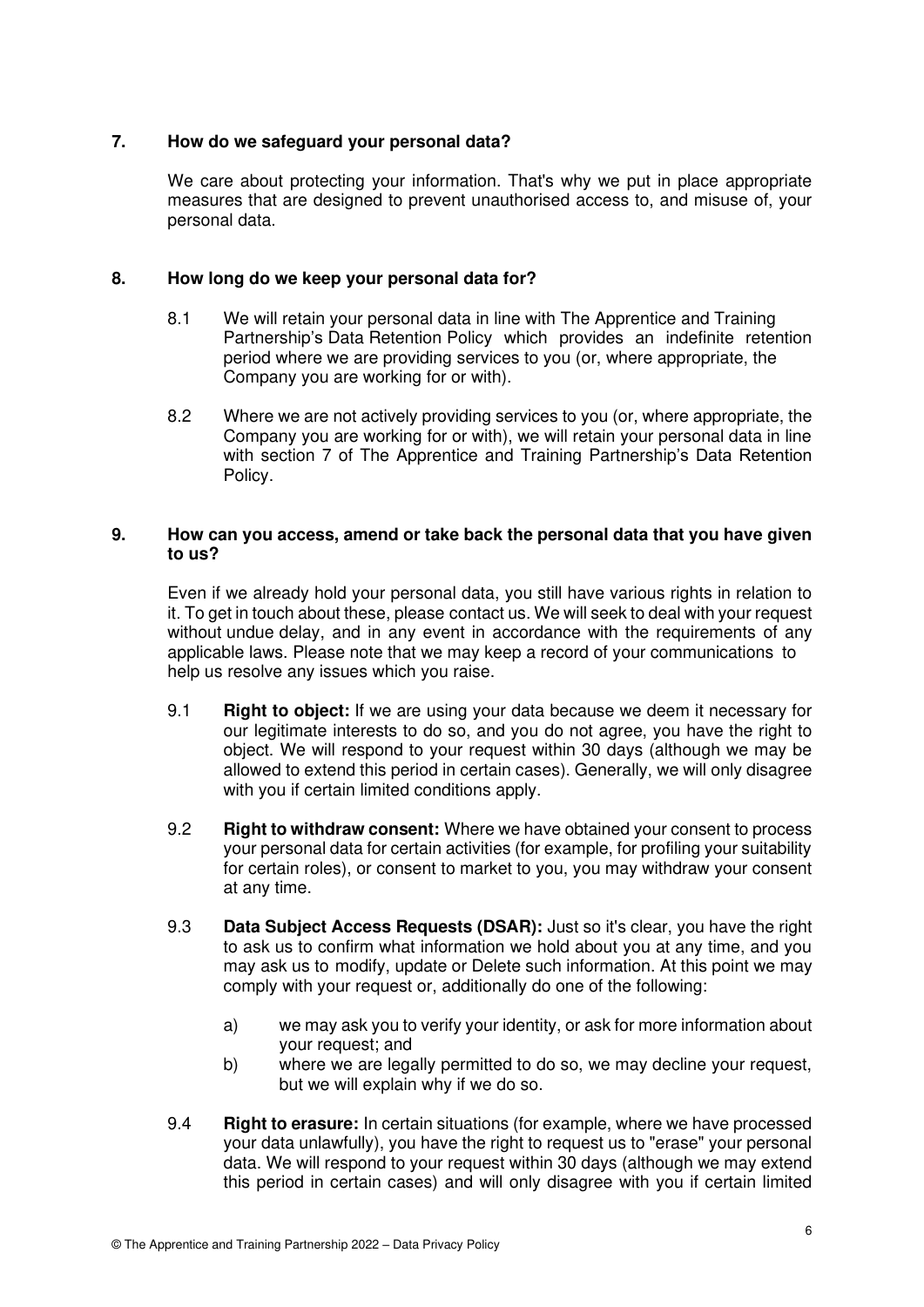conditions apply. If we do agree to your request, we will Delete your data but will generally assume that you would prefer us to keep a note of your name to minimise the chances of you being contacted in the future. If you would prefer us not to do this, you are free to say so.

- 9.5 **Right of data portability:** If you wish, you have the right to transfer your data from us to another data controller. We will help with this either by transferring your data for you, or providing you with a copy in a commonly used machine readable format.
- 9.6 **Right to lodge a complaint with a supervisory authority:** You also have the right to lodge a complaint with your local supervisory authority.
- 9.7 If your interests or requirements change, you can unsubscribe from part or all of our marketing content (for example job role emails or The Apprentice and Training Partnership market information) by clicking the unsubscribe link in the email.

#### **10. Who is responsible for processing your personal data on The Apprentice and Training Partnership website?**

 The Apprentice and Training Partnership controls the processing of personal data on its website(s).

#### **11. What are cookies and how do we use them?**

- 11.1 A "cookie" is a bite-sized piece of data that is stored on your computer's hard drive. They are used by nearly all websites and do not harm your system. We use them to track your activity to help ensure you get the smoothest possible experience when visiting our website. We can use the information from cookies to ensure we present you with options tailored to your preferences on your next visit. We can also use cookies to analyse traffic and for advertising purposes.
- 11.2 If you want to check or change what types of cookies you accept, this can usually be altered within your browser settings.
- 11.3 If you don't want to receive cookies that are not strictly necessary to perform basic features of our site, you may choose to opt-out by changing your browser settings.
- 11.4 Most web browsers will accept cookies but if you would rather we didn't collect data in this way you can choose to accept all or some, or reject cookies in your browser's privacy settings. However, rejecting all cookies means that you may not be able to take full advantage of all our website's features. Each browser is different, so check the "Help" menu of your browser to learn how to change your cookie preferences.
- 11.5 For more information generally on cookies, including how to disable them, please refer to aboutcookies.org. You will also find details on how to delete cookies from your computer.